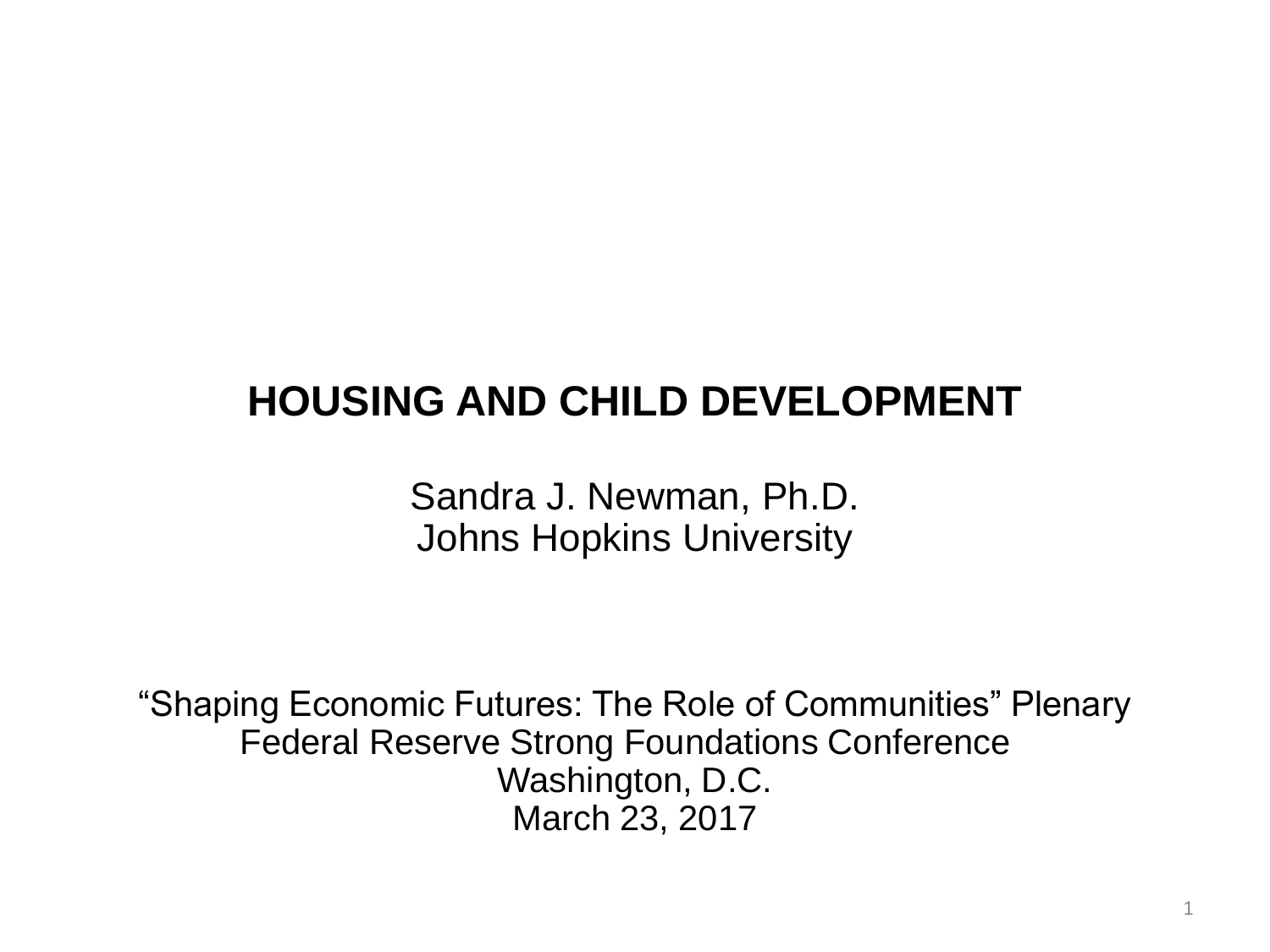# **Setting the Context**

Defining "housing":

- Urban economists define housing as a "bundle" of attributes that are capitalized into the purchase price or rent:
	- o schools, crime, stores, parks, transportation, amenities and "disamenities"
	- o neighbors (both demographics and behaviors)
	- o land-use regulations
	- o property taxes (directly paid or passed along in rent)
	- o affordability (% of income devoted to housing)
- Evidence that consumers think like urban economists: housing features affect how consumers rate their neighborhoods, and neighborhood features affect how consumers rate their housing unit (Holupka & Newman 2011)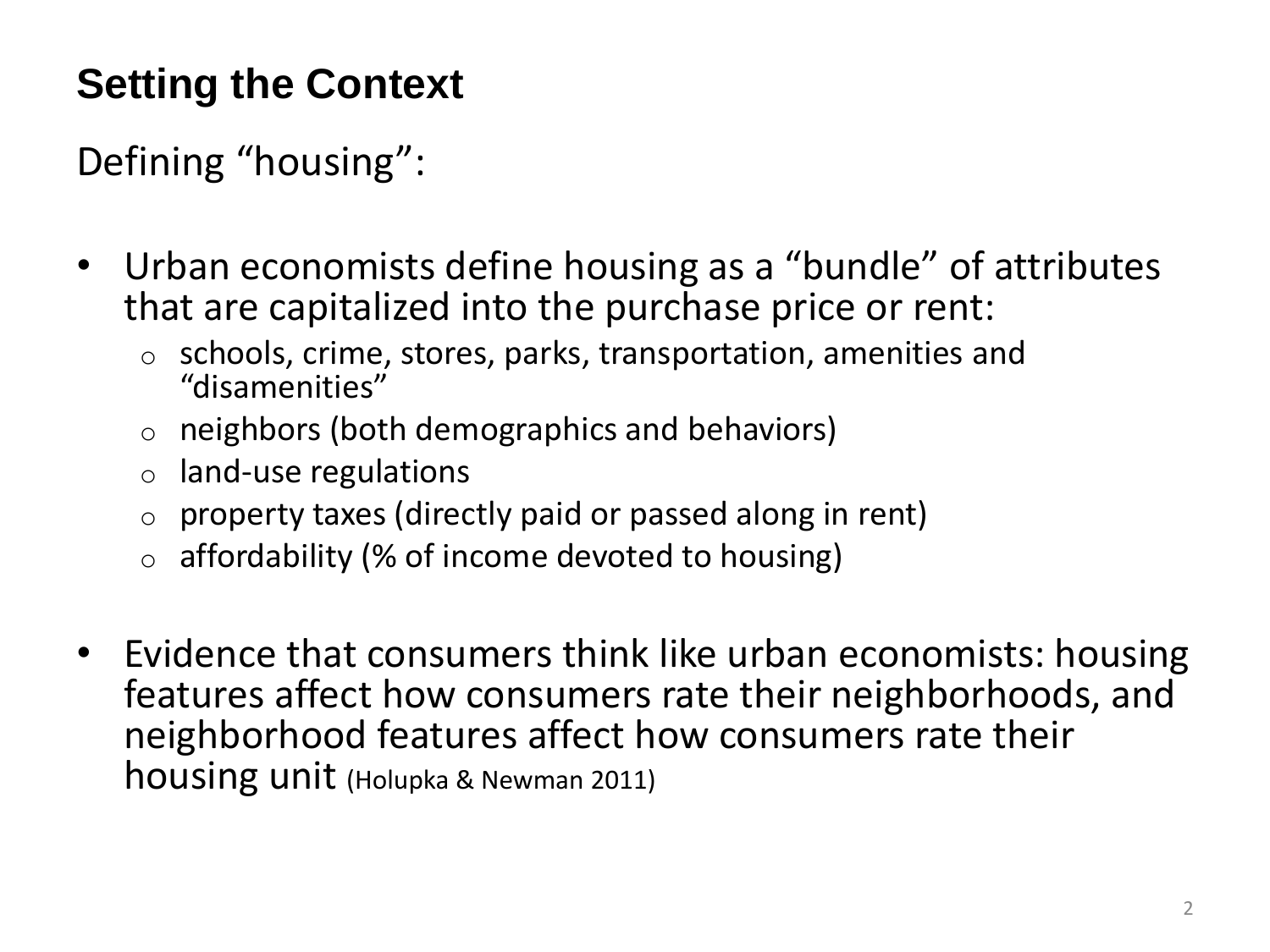What is the status of children's housing and neighborhood problems?

# **Children's housing problems, 2013**

| <b>Housing Problems</b>         | All | <b>Near Poor</b><br>$(101 - 200\%$ poverty) | Poor<br>(≤ poverty) |
|---------------------------------|-----|---------------------------------------------|---------------------|
| % Physically inadequate         | 5   | 6                                           | 10                  |
| % Crowded                       |     | 11                                          | 16                  |
| % Unaffordable                  | 35  | 58                                          | 84                  |
| % Severely unaffordable         | 16  | 18                                          | 61                  |
| % At least 1 housing<br>problem | 41  | 67                                          | 87                  |

Source: 2013 National American Housing Survey Poverty ≤\$18,554 for a 3-person family in 2013 (2013\$)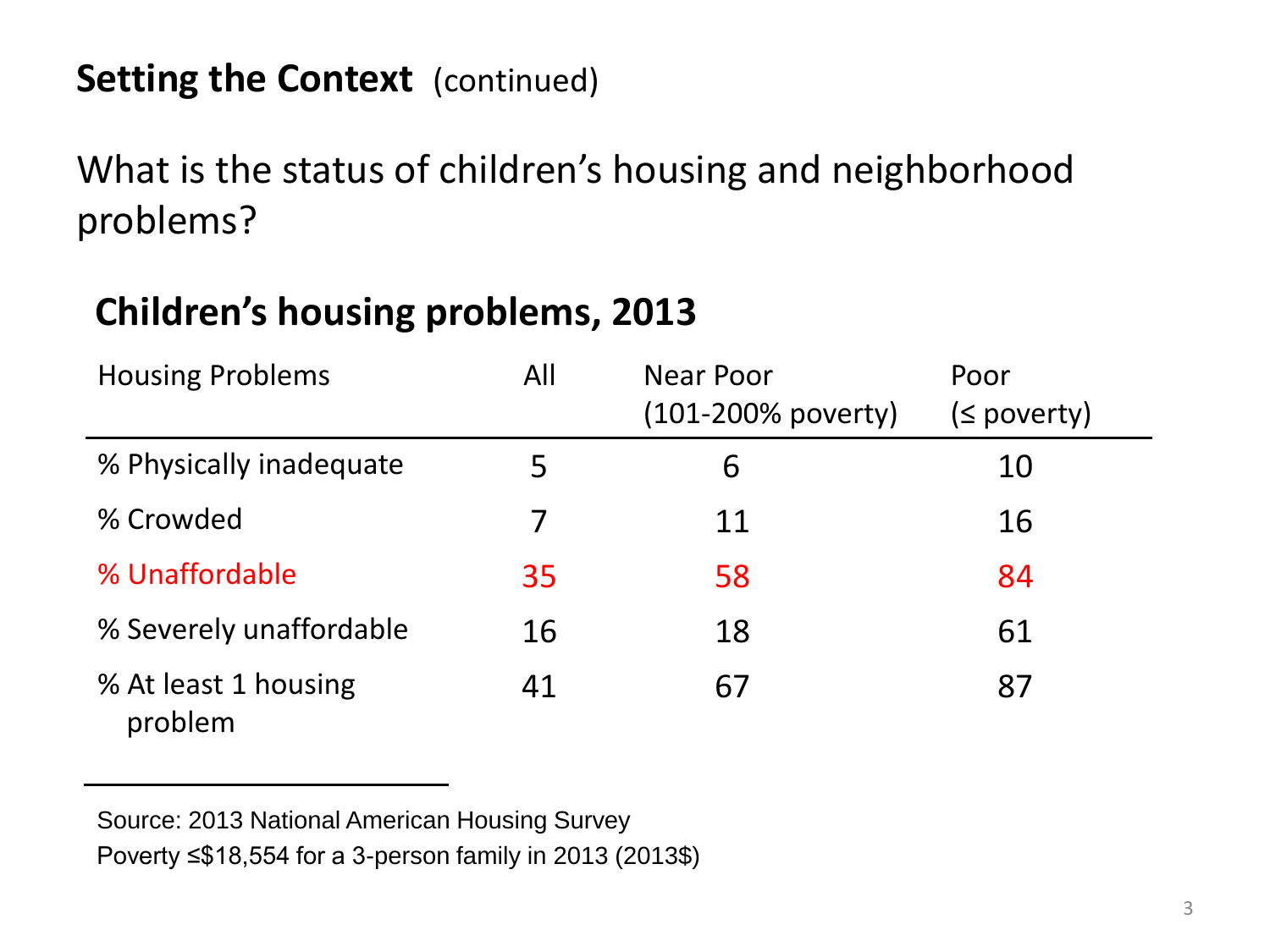## **Children's neighborhood problems, 2005**

| Neighborhood Problems                | All | Near Poor<br>(101-200% poverty) | Poor<br>$(s$ poverty) |
|--------------------------------------|-----|---------------------------------|-----------------------|
| % Crime                              | 17  | 20                              | 27                    |
| % Schools                            | 9   | 9                               | 11                    |
| % Noise                              | 27  | 32                              | 35                    |
| % Shopping                           | 16  | 17                              | 17                    |
| % At least 1<br>neighborhood problem | 46  | 52                              | 55                    |

Source: 2005 National American Housing Survey Poverty ≤\$19,325 for a 3-person family in 2004 (2013\$)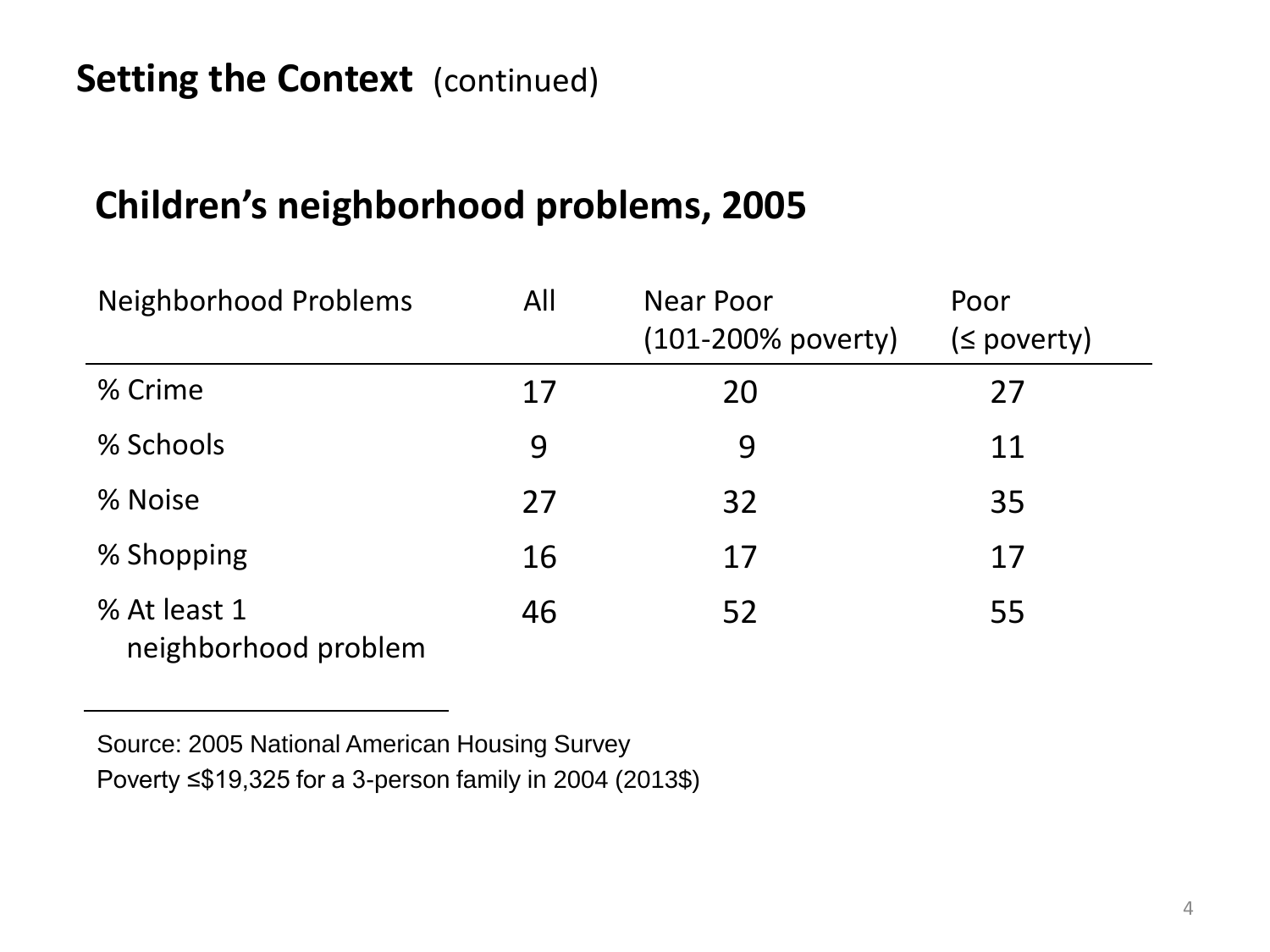## **Children's neighborhood problems, 2013**

| <b>Neighborhood Problems</b>                   | All | Near Poor<br>$(101 - 200\%$ poverty) | Poor<br>$(powerv)$ |
|------------------------------------------------|-----|--------------------------------------|--------------------|
| Abandoned/vandalized<br>buildings              |     |                                      | 13                 |
| Buildings with bars on<br>windows              | 8   | 8                                    | 14                 |
| Trash, litter or junk in<br>street, empty lots |     | 9                                    | 16                 |

Source: 2013 National American Housing Survey Poverty ≤\$ 18,554 for a 3-person family in 2013 (2013\$)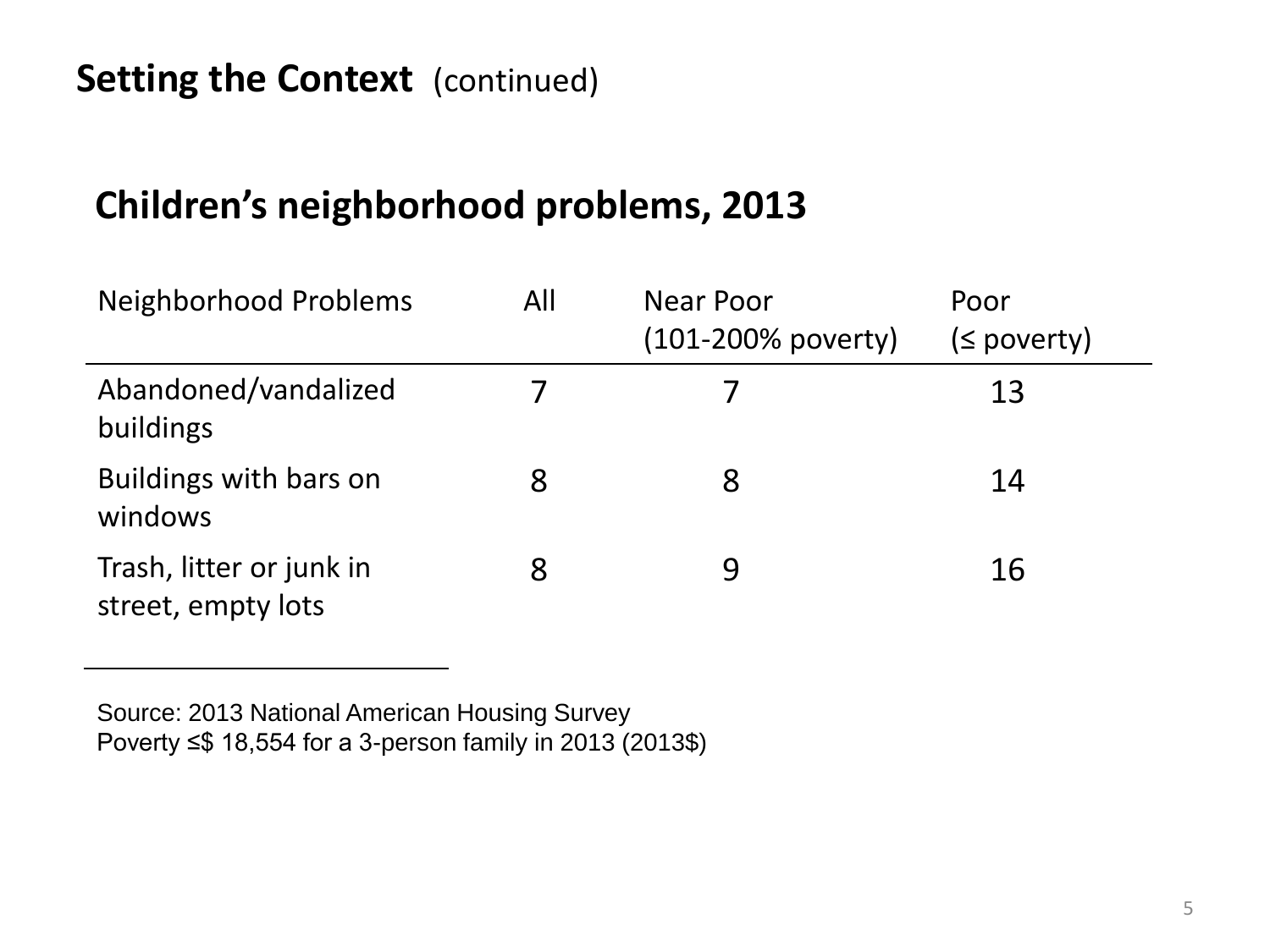- **Changes over time** 
	- o Dramatic declines in physical inadequacy
		- 50% or more since the 1970s
	- o Dramatic increases in unaffordability
		- 2x as likely for poor children than in 1970s
	- o Neighborhood problems
		- Lacking time series on crime and schools
		- Highest prevalence among poor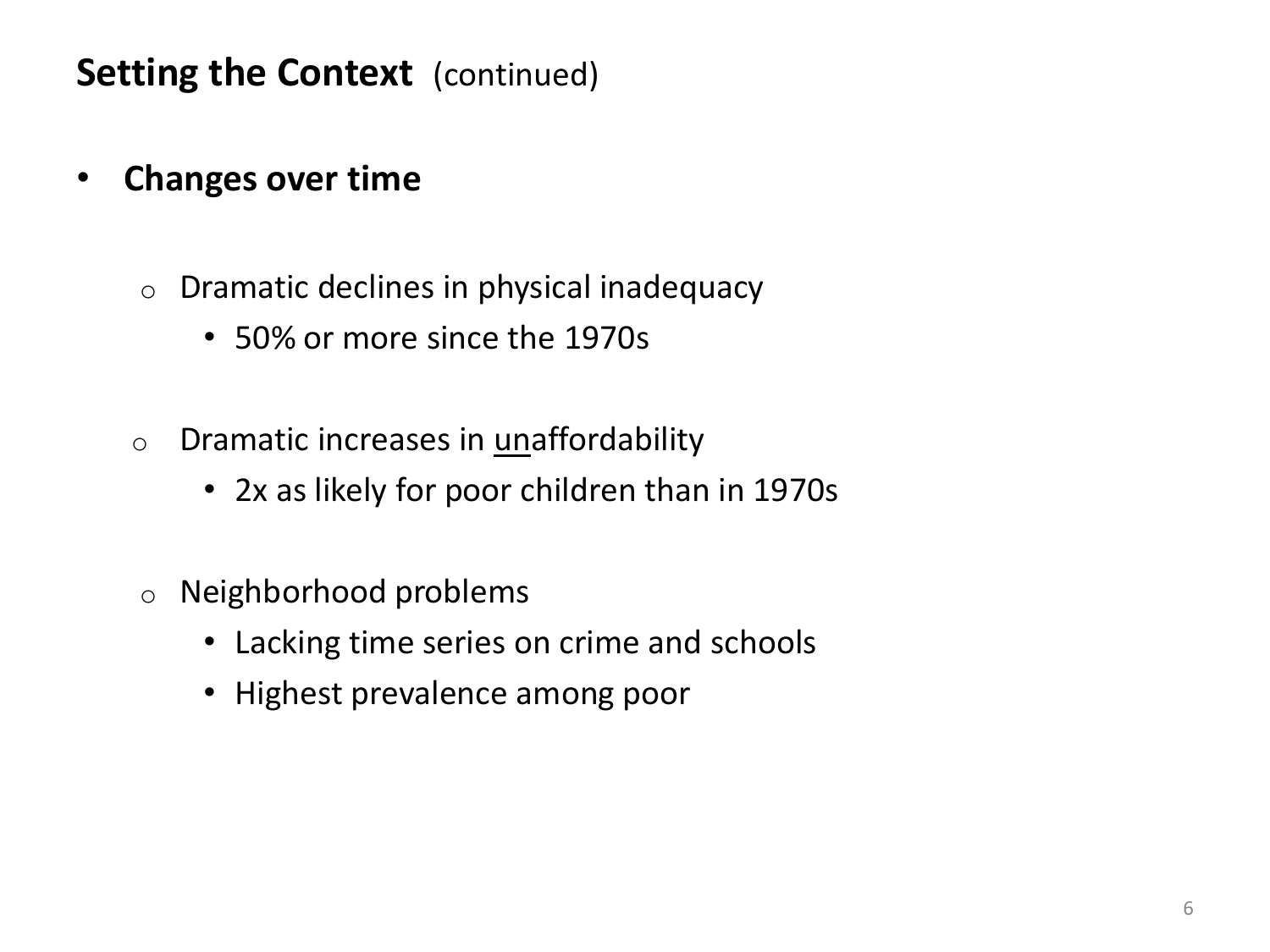# **Theory: How might housing affect child development?**

#### • **Theory #1: Economic and Family Stress**

- o Financial pressures in poor families combine with other stresses more common among the poor to result in psychological distress and spillovers onto parenting, which becomes punitive, harsh, less nurturing. This, in turn, elevates children's stress responses, which can harm their development.
- o Housing and neighborhood environments may constitute one bundle of stressors, including both physical quality and affordability.

#### • **Theory #2: Investment Theory**

- $\circ$  Children's development is partly the result of the investments parents make in their children. These include enrichment such as buying books and educational materials, and high quality child care.
- o Families with fewer resources are less able to invest in child enrichment. This includes low-income families paying a large share of their income to housing.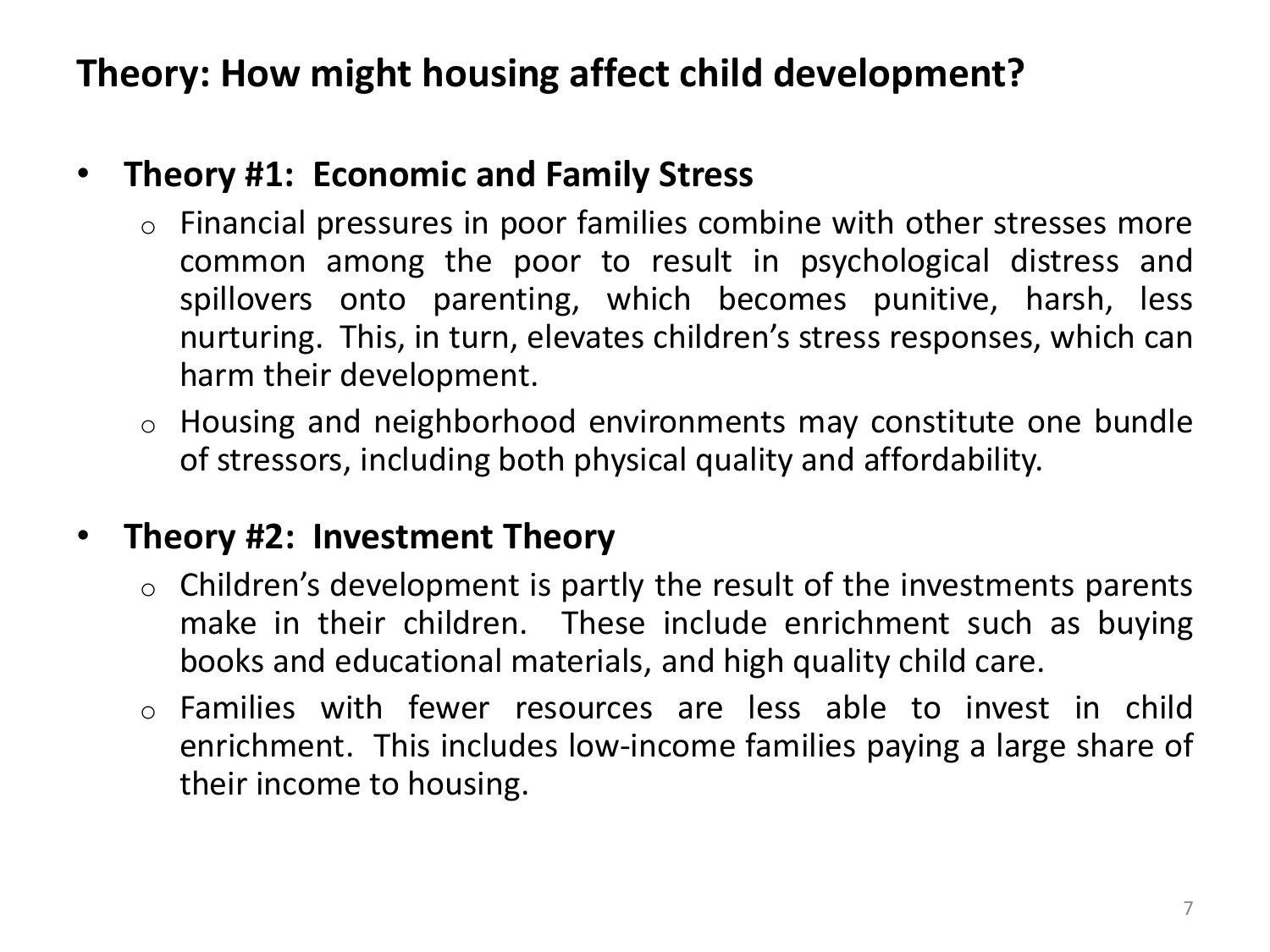# **Findings from 3 of Our Recent Studies**

#### **1. Housing Affordability**

The most prevalent housing problem affecting ~70% of low- and moderate-income families with children.

- 2 plausible ways housing affordability might affect children's cognitive performance, one aspect of their development:
	- o Conventional view: unaffordability reduces discretionary income, forcing cutbacks in other expenditures (e.g., necessities, enrichment)
	- o Unconventional view: a lower-income family spending too little on housing is likely to live in a poor-quality unit in a poor-quality neighborhood, thereby compromising their child's cognitive development
	- o If both apply: we should see an inverted U-shaped relationship between child cognitive scores (Y axis) and housing cost burden (X axis), with the maximum child score at a  $\approx$ 30% housing cost burden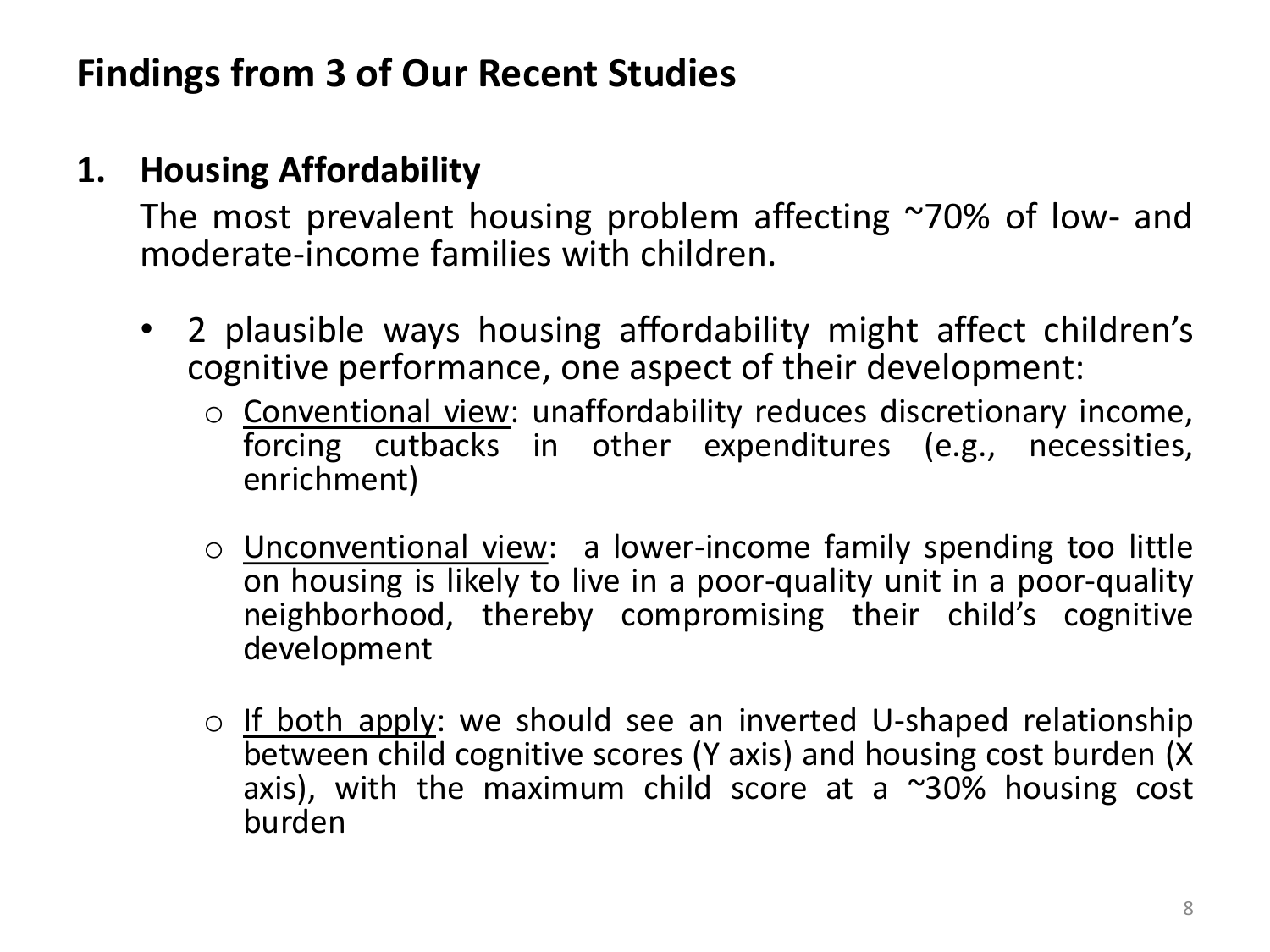# 1. **Housing Affordability** (continued)

Relationship between child cognitive achievement and fraction of household income spent on housing

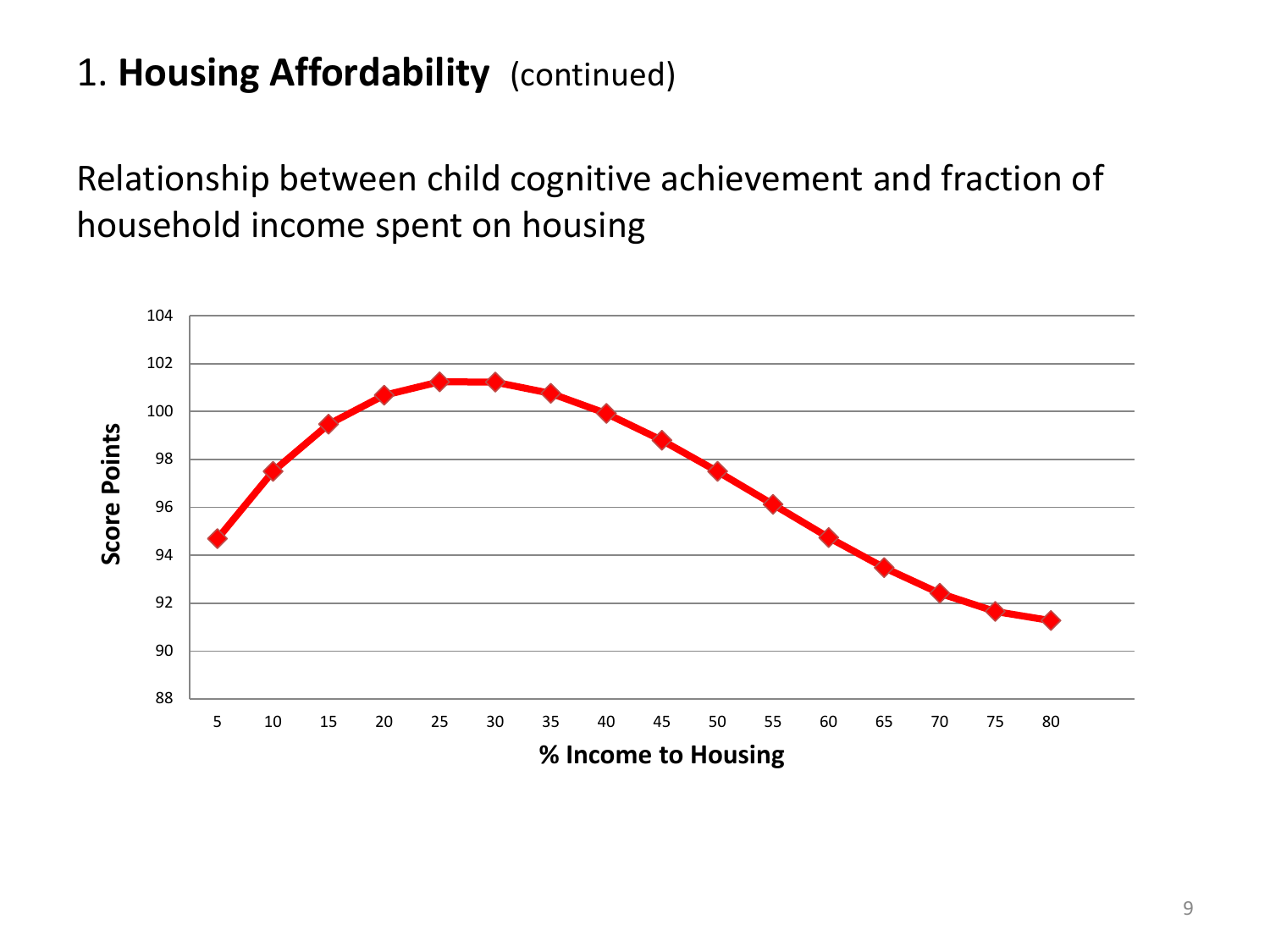# 1. **Housing Affordability** (continued)

• Question: *Why* does this occur? *How* do affordable housing "savings" get translated into better cognitive performance of children?

Relationship between child enrichment expenditures and the fraction of household income spent on housing

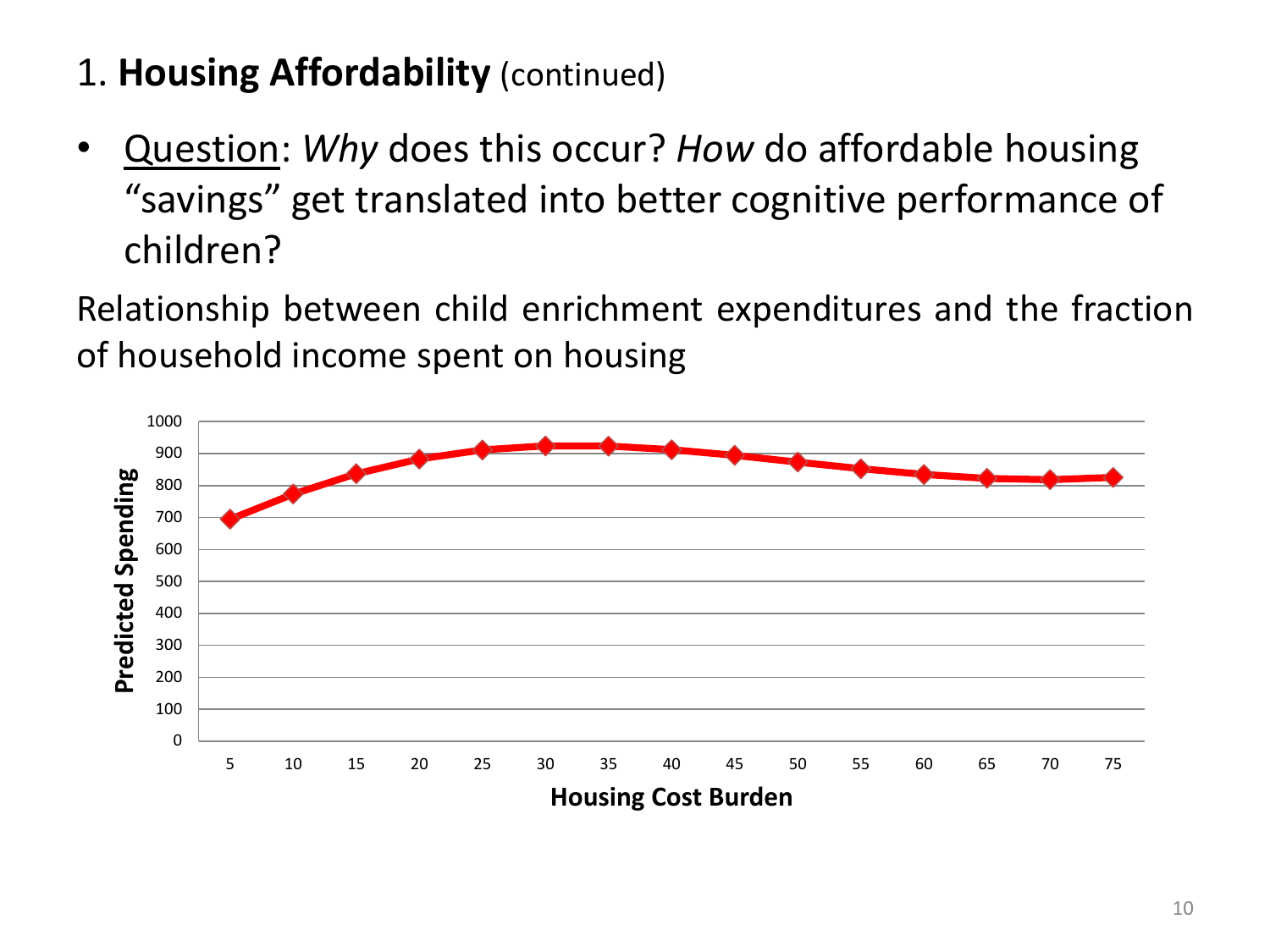# 2. **Race and Assisted Housing** (continued)

Questions: Are there disparities in the housing and neighborhood environments between black and white households with children living in federally assisted housing? How has this changed over the decades?

- The good news: Over the four decades from 1970 to 2011, disparities in rates of black and white households with children living in each of the three main types of assisted housing have disappeared.
	- o Also no disparities in physical quality of project-based developments, or management of public housing.
- The bad news: Poorer neighborhood quality of black assisted housing households with children persists.
	- $\circ$  In the 2000s,  $\sim$ 34% of blacks lived in poor quality neighborhoods compared with ~4% of whites.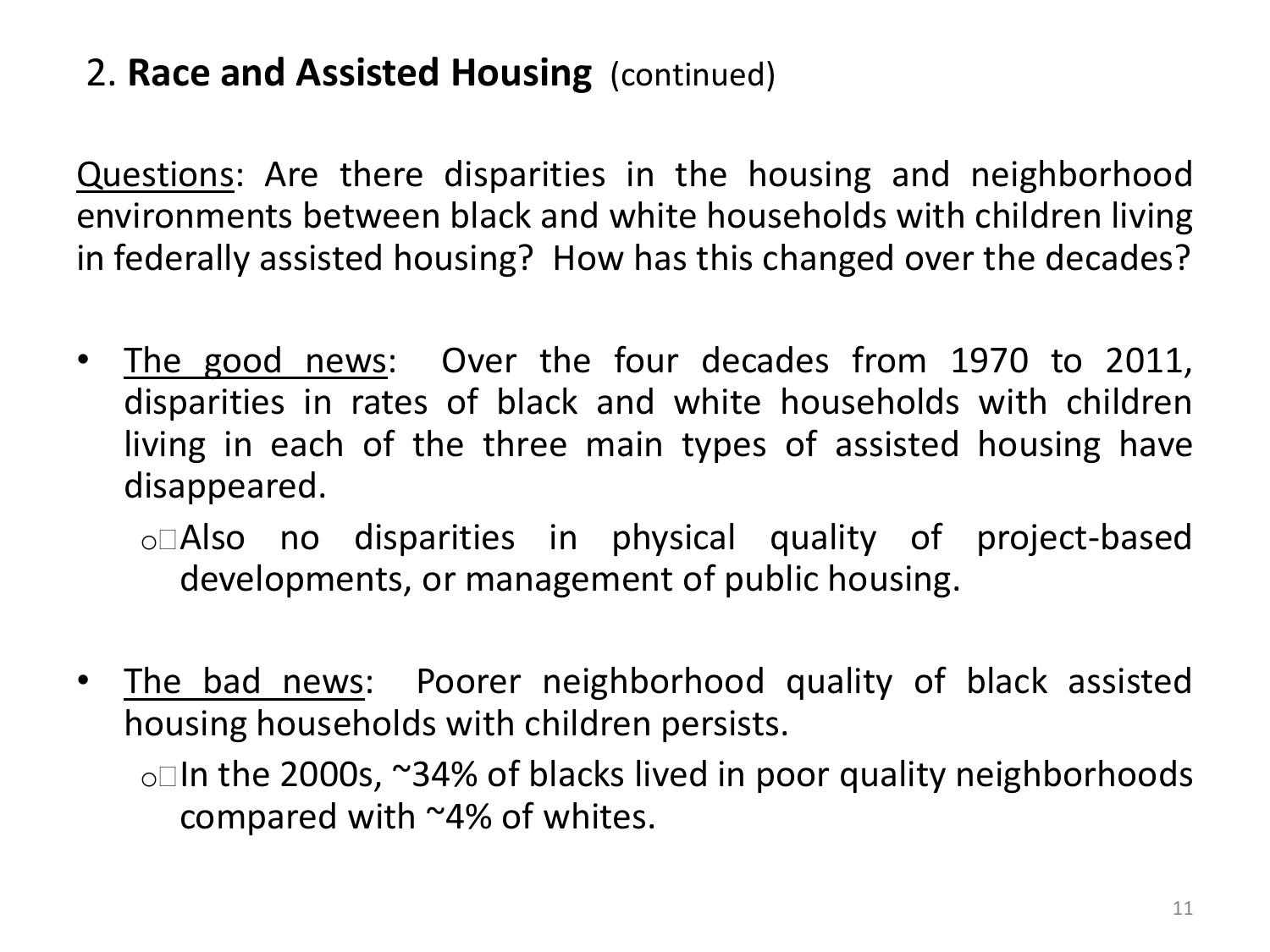# 2. **Race and Assisted Housing** (continued)

- Partly attributable to historical structural factors: low-income blacks more likely to live in central cities and to apply for assisted housing in central cities.
- Central cities have 2-3x the rate of low quality neighborhoods compared to suburbs.

## Policy Implications:

- Multi-pronged: strategies to facilitate access to better quality neighborhoods plus investments to improve neighborhood quality
	- $\circ$  Conduits: housing policy, program rules, courts, attitudes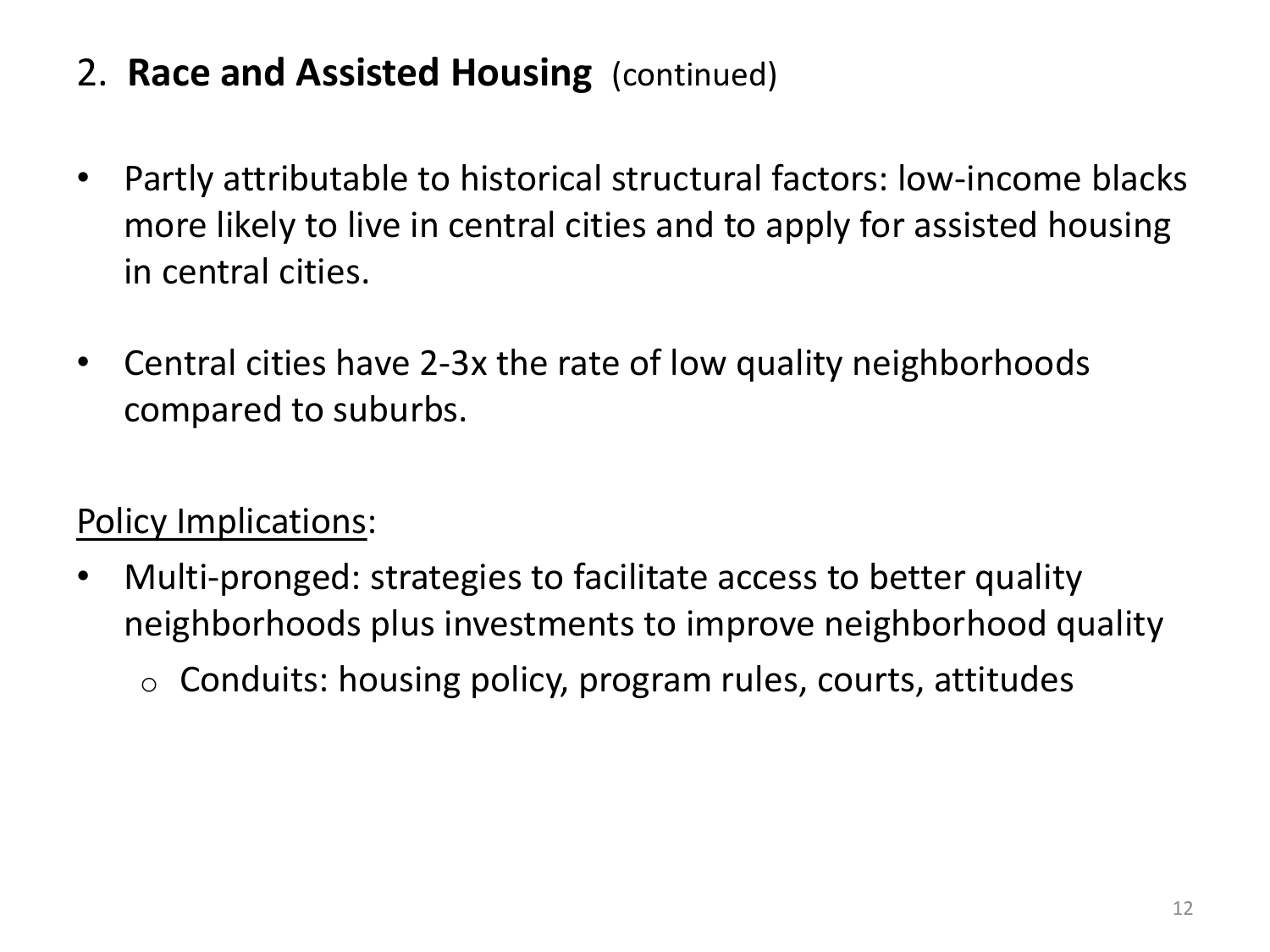#### 3. **Race, Homeownership and Net Worth in the Tumultuous 2000s**  (continued)

Questions: Were there racial differences in the net worth accumulation of low- and moderate-income households who bought their first homes in the economically volatile 2000 decade? What explains these disparities?

- Key findings:
	- o Whites: Timing of purchase was critical. Buying in economically robust periods led to short-term growth in net worth. Buying in recessionary years led to losses.
	- o Blacks: Blacks lost regardless of economic climate. Appears to be driven largely by location: blacks purchased homes in more disadvantaged neighborhoods that continued to deteriorate over the decade compared with whites. For example,
		- House prices ~20-38% lower than whites
		- House prices falling over decade
		- Homeownership rate lower and falling
		- Racially segregated